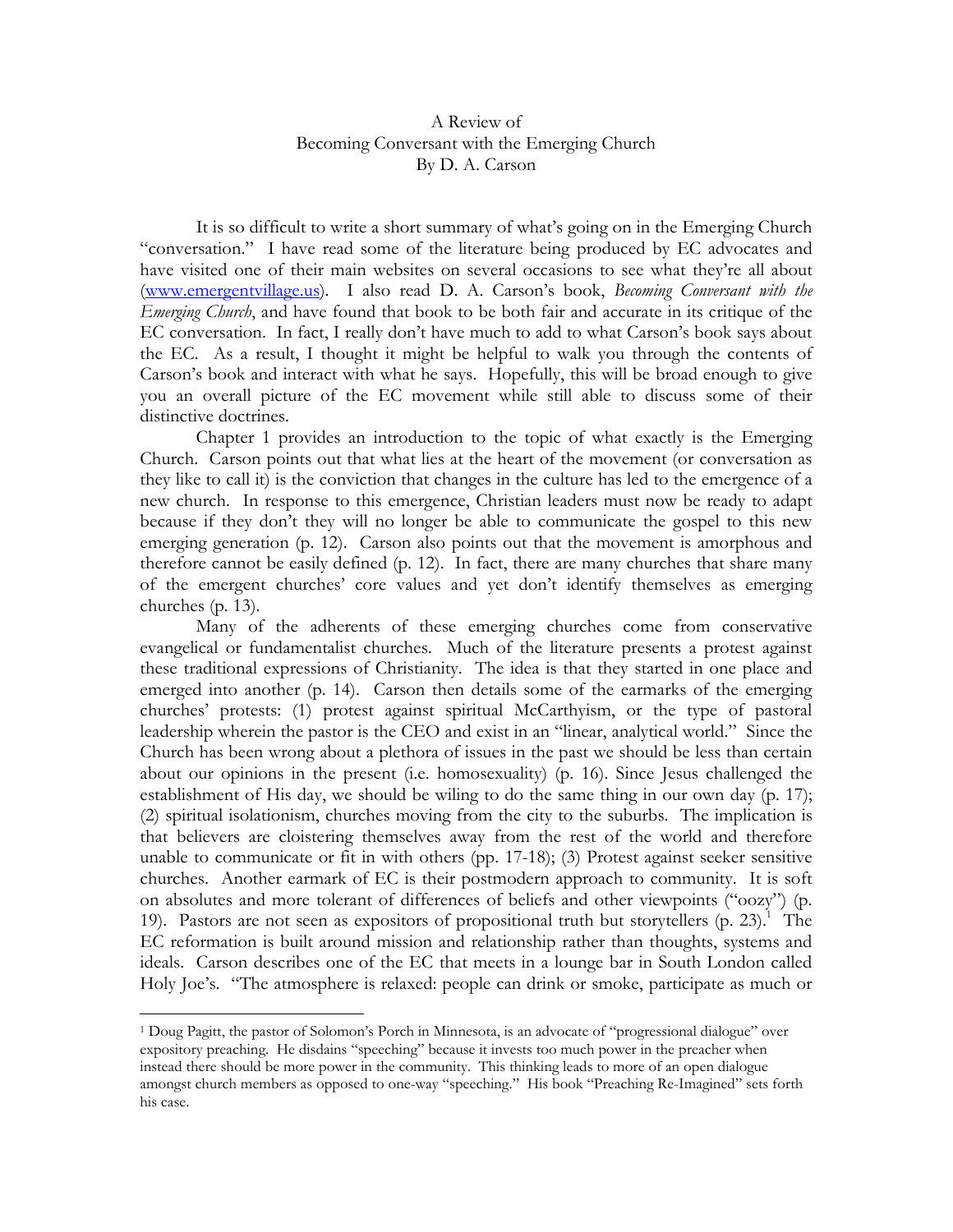as little as they like in the worship evenings – which place a high value on contemplation, candle, symbols, ambient music – and if they don't like it, they can move off to the main bar" (p. 25).

 Since EC are postmodern in their thinking they are also a protest against Modernism (see my discussion of chapter 4, for the differences between pre-modern, modern and postmodern epistemology). Modernism is characterized by absolutism, linear thinking, rationalism, and the cerebral, which in turn breeds arrogance and the lust to control and be right. Postmodernism instead recognizes how much of what we know is shaped by the culture in which we live and controlled by our emotions, aesthetics and heritage and so we hold what we believe as part of our tradition but without the exclusive claim to being true or right (p. 27). Feelings, experience, affections and individualism take center stage in EC over against linear thinking, rationality, participation and inclusion. EC attitude incorporates the contemporary attitude of tolerance and therefore we should not tell others that they are wrong (a move from the absolute to the authentic) (p. 29). Practically applied in their context, they would say that they know of no other way of salvation than faith in Jesus Christ but they would also be careful to say that God automatically sends to hell all others. They don't know for sure and so they live with that tension (p. 34). Furthermore, it causes them to be uncertain as to moral issues such as homosexuality. How can we be sure that the Bible is speaking to the same thing as we see today in contemporary homosexuality? (p. 35).

 Although much of the literature protests against seeker sensitivity, there is a point of contact as well. Rick Warren has had some positive remarks about Dan Kimball's book because he feels the EC are using the same approach that he himself used. In other words, they are seeking to reach people who are not attracted to the church by traditional approaches (p. 36). In fact, they are going after the Post-seeker-sensitive generation. Kimball's profile of the postmodern – "accepts pluralism, embraces the experiential, delights in the mystical, and is comfortable with narrative, with what is fluid, global, communal/tribal" (p. 37). People who attend EC are those who want relationships, community and equipping along with a place to serve in worship in smaller settings than the mega church (pp. 39-40).

 Chapter 3 begins Carson's evaluation on the EC's analysis of contemporary culture. The EC's approach to evangelism is less on the content of the message as opposed to the action itself. In other words, evangelism is connecting with others in "conversation, friendship, influence, invitation, companionship, challenge, opportunity, dance, something you get to do" (p. 58). Carson points out that the EC is quite critical of modernism to a fault. Its analysis of modernism is somewhat reductionistic and simplistic to say the least. Modernism is seen as one cohesive whole, devoted singularly to the rational, cerebral, linear and absolute, which in turn has led to arrogance whereas in truth there were already pockets of postmodern thinking in this period. Immanuel Kant and Friedrich Nietzsche were both highly influential in this regard (p. 59). Therefore the EC doesn't even realize that their movement is but one strand of modernism that reacted against its own time (p. 60). Furthermore, the strong contrast between the cerebral of modernism and the experiential/relational emphasis in postmodernism cannot be borne out by the facts [in relation to Christianity]. Carson points to the prayers of Spurgeon (pp. 61-62) and to the devotional flavor of the period from some of its great scholars such as Warfield, Westcott and Machen (p. 63). They certainly stressed the importance of truth but didn't neglect the practical as a result.

 Carson also points out the one-sided nature of their critique of Christianity during the modernist period. It seems as if they dismiss the whole of Christianity during this time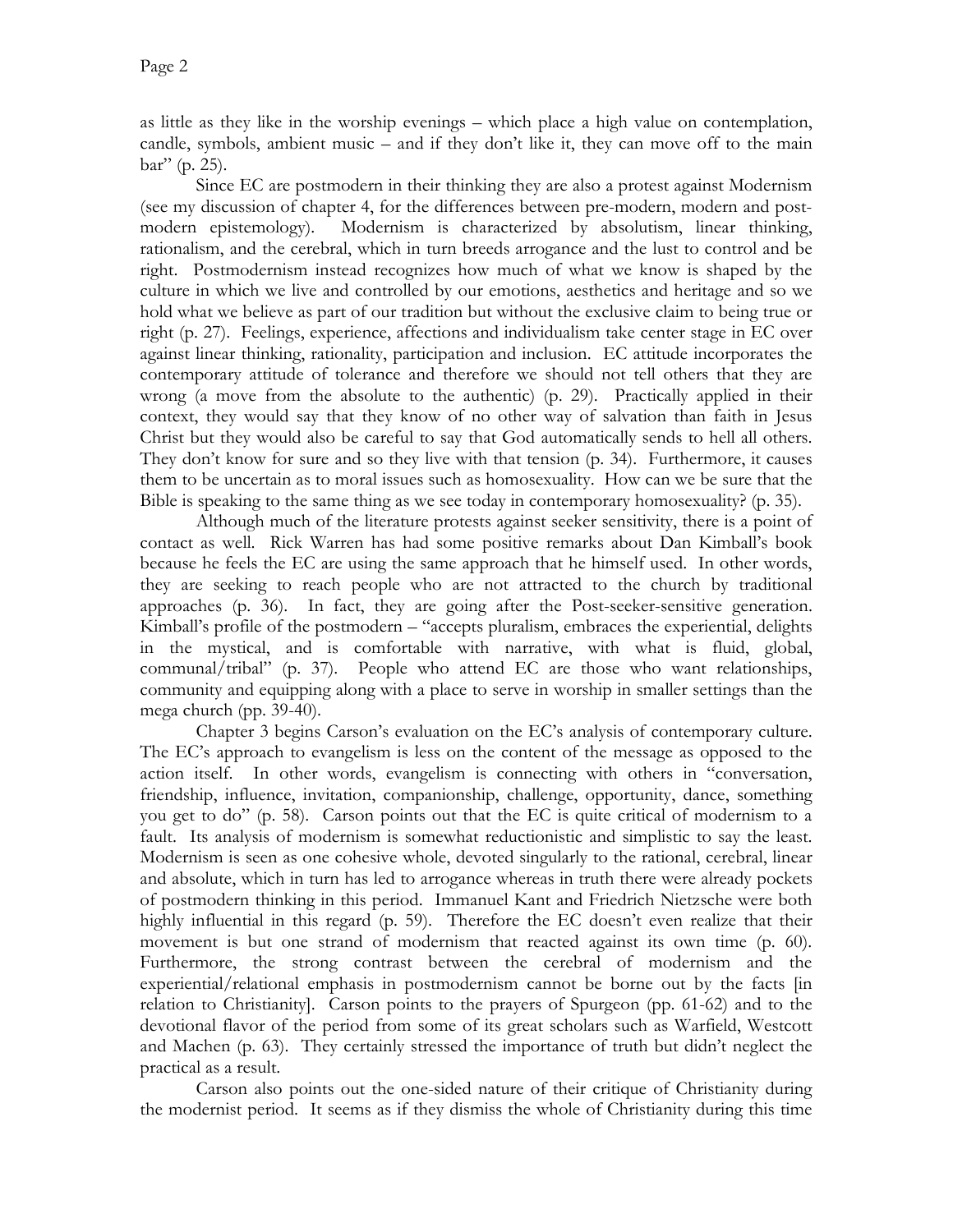(p. 64). Truth and propositions are downplayed quite a bit. Their emphasis on the incarnate word of God is there but not the written word (p. 65). Carson points out the foolishness of buying into one epistemological worldview as infallible considering our fallen nature (p. 68), seen in their almost universal acceptance of postmodernism and almost equally as universal condemnation of modernism (p. 69). Carson makes a significant point in showing that the EC pushes tolerance and is tolerant about every other "ism" except modernism, which is a self-contradictory position. He points out that in order to be tolerant, one must first disagree about something. Yet, EC advocates tend to be tolerant with those they agree with and intolerant with those they don't (pp. 69-70).

Brian McLaren<sup>2</sup> believes that all the major ills of the past 3 centuries (Nazism, communism, slavery, slaughter of the Aztecs, colonialism, imperialism) can be attributed to absolutism. Absolutism is the fruit of the Enlightenment and the endless quest for certainty [of which there is none]. The antidote is postmodernism (p. 71). Its one thing to understand Postmodernism and where people are coming from when you minister to them but it's quite another when you yourself immerse yourself into their ocean of uncertainty (p. 78). What I find rather contradictory is their claim of authentic Christianity as opposed to what came before under modernism (p. 82). That seems to me to evidence the same kind of arrogance that they accuse the modernists of.

 Chapter 4 begins with Carson's survey of epistemology. He begins with *premodern*  epistemology, which is basically the presupposition of God's existence and His knowledge of everything. In other words, God and His knowledge is the starting point rather than self. Those who were of this mindset did not conceive of knowing anything that God didn't know of first (p. 88). Carson goes on to list the six elements of *modern* epistemology. Descartes (1596-1650) was a committed Roman Catholic who had a desire to convince his unbelieving friends about the truth of Roman Catholicism. He observed that many of his friends no longer held to a pre-modern epistemology. In order to reach out to those who had a different starting point than himself caused him to come up with his famous catchphrase, "I think, therefore I am" (p. 92). This was a definite shift in epistemology because the starting point was now the finite "I" as opposed to the infinite God of modern epistemology. There was no longer a dependence upon God for all of knowledge. Secondly, modern epistemology was foundationalist. In other words, looking for a starting point from which both sides could agree upon and go from there (p. 93). Third, modern epistemology was constrained by rigorous method. That is, you start with the right foundation, add carefully controlled methods, and then you let it run its course in order to get the truth (p. 94). Fourth, modern epistemology rarely doubted that it was possible to attain epistemological certainty and that such certainty was desirable. Fifth, modern epistemology embraced a principle known as, "ahistorical universality." This is the idea that what is true is universally true. In other words, the truth would not be jeopardized by shifting contexts from one historical period to another, from one culture to another, or from one language to another because truth is universal (p. 94). Sixth, most of the early modernists were theists or at least deists, but after the passing of many centuries, more and more modernists became philosophical naturalists – the idea that matter, energy, time and space are all that is. Probably the acceptance of Darwin's evolutionary theory was responsible for much of the shift (p. 95).

<sup>-</sup>2 McLaren is one of the main pastoral spokesman of the Emerging Church Movement and has written a number of influential books, including "A Generous Orthodoxy."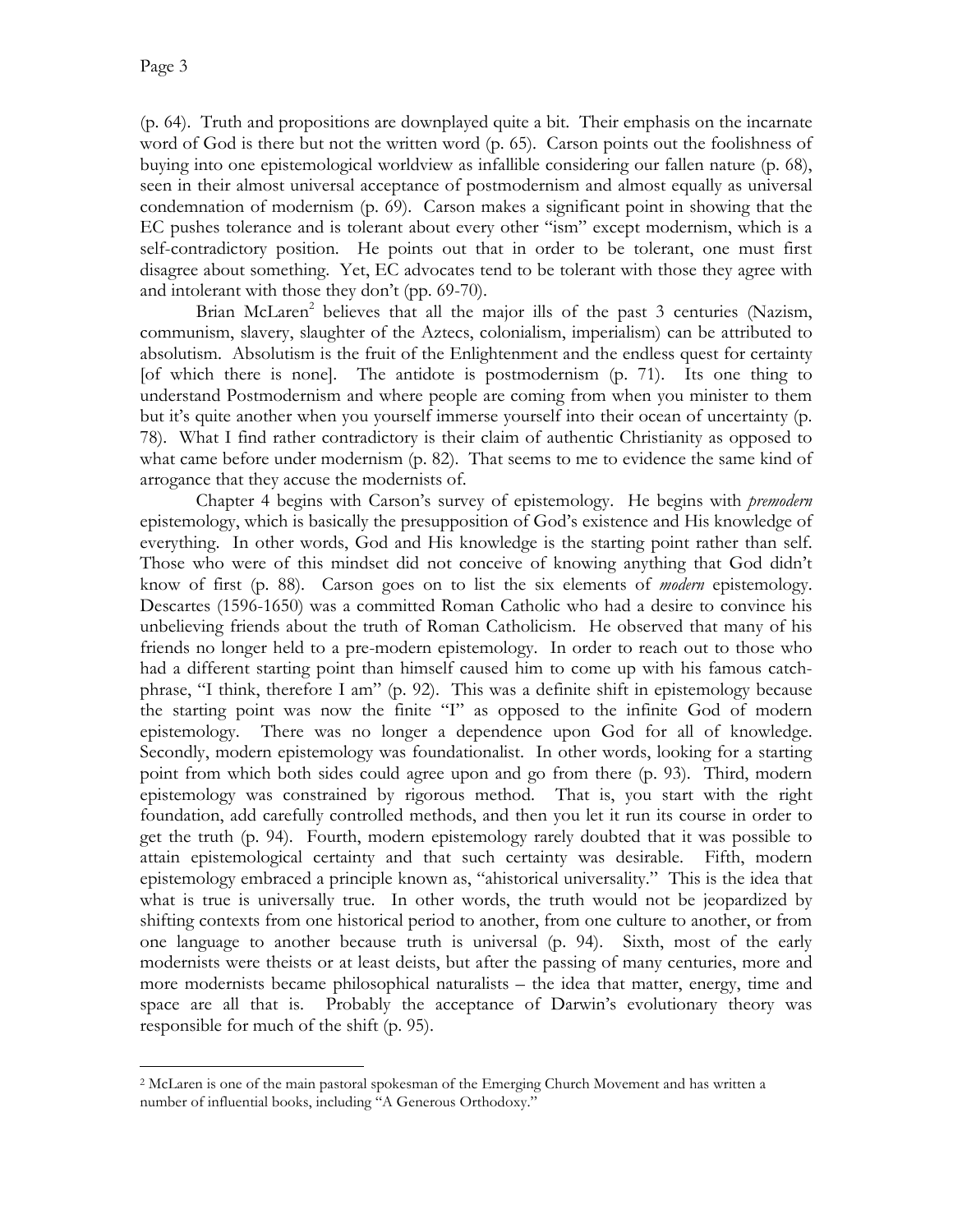Carson next lists Postmodernism's epistemological challenges to modernism. He notes that there are certainly similarities between the two, including the same starting point ("I"). The difference however is that PM views every other "I" as different from every other "I" and thus the various perspectives (p. 95). But the fact that they both start at the same place demonstrates the relationship between the two and therefore we could say that PM is a stepchild or late form of Modernism (p. 96). Second, Carson points out that PM epistemology is quite suspicious of all foundationalism. In other words, because of the limitations of finite man, they don't believe the foundations itself can be very stable let alone anything built upon it (p. 97). Third, PM accepts there is a validity of many methods which may all produce different results and are all equally valid. All foundations are suspect to begin with and all methods are made by man anyways, so who can judge what is objective truth (p. 97)? Fourth, PM is adamant that objective truth is not only unattainable it is not desirable either. PM glories in diversity and therefore it sees absolutes as squelching creativity. All can claim to be true so long as none claims to be exclusively true (p. 97).

 Carson then goes on to spell out the correlatives of PM – syncretism, secularization, biblical illiteracy,<sup>3</sup> ill-defined spirituality and globalization (pp. 98-100). He also mentions five entailments (pp. 101-02). He makes the good point that PM has negatively affected evangelism. If Christianity is presented as the objective truth, then it necessarily implies that all else is inferior. Since PM is all about tolerance and acceptance, you can't really evangelize in such a direct way. The best alternative is to say nothing and simply demonstrate the Christian life in hope that someone will ask you about your faith. This is why personal "narrative" becomes so important, or the testimony. You can explain what happened to you and how it affects what you believe rather than "meta narrative," which seeks to interpret reality for everyone.

 Carson does list what he believes to be the strengths of PM thought. He concedes that modernism did often posses unwarranted optimism which bred arrogance. Because the starting point ("I") is finite, any certainty in the results is much more difficult than many Enlightenment thinkers had considered. Carson also points out that PM has been more sensitive to the diversity of cultures and the acceptance of other cultures as opposed to the modernistic assumption that my culture is better than your culture (p. 103). Most of all, PM's greatest contribution is to point out the limitations on human knowledge (p. 104).

There are more weaknesses than strengths however, in PM thought. First, it makes an unnecessary antithesis in understanding knowledge. Just because we don't know something exhaustively, perfectly or omnisciently, is that to say that we cannot know something truly? Is the only alternative to omniscience, uncertainty? This kind of antithesis would necessitate that in order to have true, objective knowledge; we'd all have to be God Himself. Yet these PM argue that all distinctions between right and wrong are nothing more than social constructions since there are no absolutes (p. 112). Carson points out that there are two types of PM, strong and soft. The strong PM is like the one just described whereas the soft PM is one who professes that whereas all human knowledge is perspectival, human beings can know the truth about some things but not exhaustively (p. 106). An increasingly popular approach to science within PM is known as "constructionism." It's the idea that the conclusions of science are more the results of social forces rather than reasoning through evidence. Scientists often see things as they do due to paradigm shifts that cause them to see

 $\overline{a}$ <sup>3</sup> Where PM flourishes, there will be less desire to read Scripture since its not really seen as the authoritative revelation of God Himself.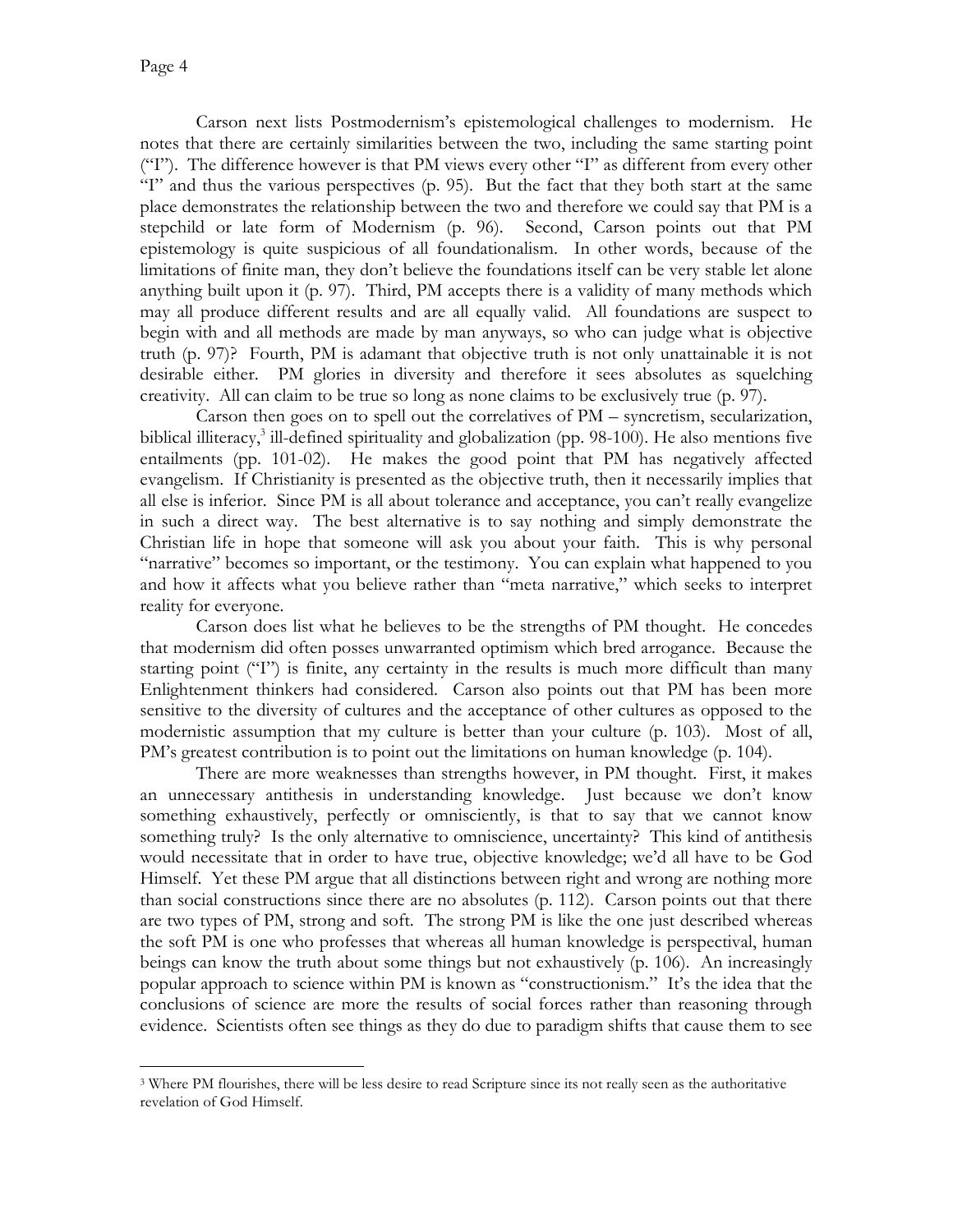things according to their new model. Science is often nothing more than the belief system of that particular group of scientists at that particular point in history (p. 107). There is certainly some truth in what they are pointing out here as can be seen in the case of Darwinian evolution. The problem however with the PM who holds strongly to constructionism is that whereas they strongly profess that all scientific knowledge [and all knowledge] is the product of social constructionism, they conveniently exclude themselves from the same charge (p. 109). Carson points out that there is such a thing as a critical realist, one who holds that meaning can be adequately determined but not exhaustively (p. 110). Carson also points out that strong PM can never really live consistently with their belief system (p. 113). He also points out its absurdity – PM has to be taken as objectively true in order to destroy any differences between right and wrong (p. 114). The most interesting criticism that Carson has of PM is its strange combination of absurdism and arrogance (pp. 114-15). This is seen in its strong criticism of modernism.

One of the principles that help us to realize that humans can know some things truly is the principle of distanciation. A person living today may not be able to know things exactly as the apostle Paul did but he can get closer and closer through repeated study in the original language, culture and theology of Paul's time (p. 117). Strong PM focus too much on the differences in order to drive us to the conclusion that we cannot find Paul's meaning only the one interpreting Paul's meaning. Soft PM is helpful in reminding us that there are limitations in our humanity while also pointing out the errors of modernism and yet leaving open a place for objective truth (pp. 121-22).

In chapter 5 Carson deals with the EC lack of critique against PM. It has much to say in terms of denouncing modernism but very little to say negatively about PM. Most of what is written is about how PM has caused such a paradigm shift in the way people think that the Church must either adapt to PM or be relegated to irrelevance (pp. 127-28). As Carson points out repeatedly throughout the book, PM has not wrestled sufficiently with the idea that you can know something truly without knowing it exhaustively. He focuses attention upon one of the leading EC leaders, Brian McLaren. He answers McLaren's analogy of "ants discussing elephants," with great clarity to show how imperfect his analogy is (p. 129). Carson continues to point out how EC writers are not able to handle Christianity's truth claims in a way that is biblically satisfying. McLaren for example will hold to Jesus as the only way of salvation that he can point to but at the same time not limiting salvation to only those. McLaren lives with this tension in his theology and it affects him by rarely if ever, evoking anathemas or damnation on anyone (p. 135). He also critiques McLaren's stance that since Christianity has committed its own share of evils throughout its history, how can it speak to the evils of other religions? Carson points out that McLaren has really missed the point on this one. The issue is not whether Christianity's adherents have always lived up to its own teachings, but whether its teachings are true (pp. 136-37). A Crusader may have uttered the confession "Jesus is Lord" as he is killing an infidel but that doesn't mean he's living out that confession (pp. 144-45). Christianity certainly has its cases of sinful or evil acts but that's been out of disobedience to the Word of God, and therefore does not have a bearing on its truthfulness. Carson's verdict of McLaren's writings? "I have not found him coherent and convincing, precisely because he will not deal with the claims of truth" (p. 138).

Carson also points out some of the ironic stances that many of these EC leaders take. For example, many of them appeal strongly to the importance of tradition and yet do not abide by any long standing tradition. They eclectically pick and choose from which tradition suits their fancy and as a result, it's a hodgepodge of their own PM tradition. He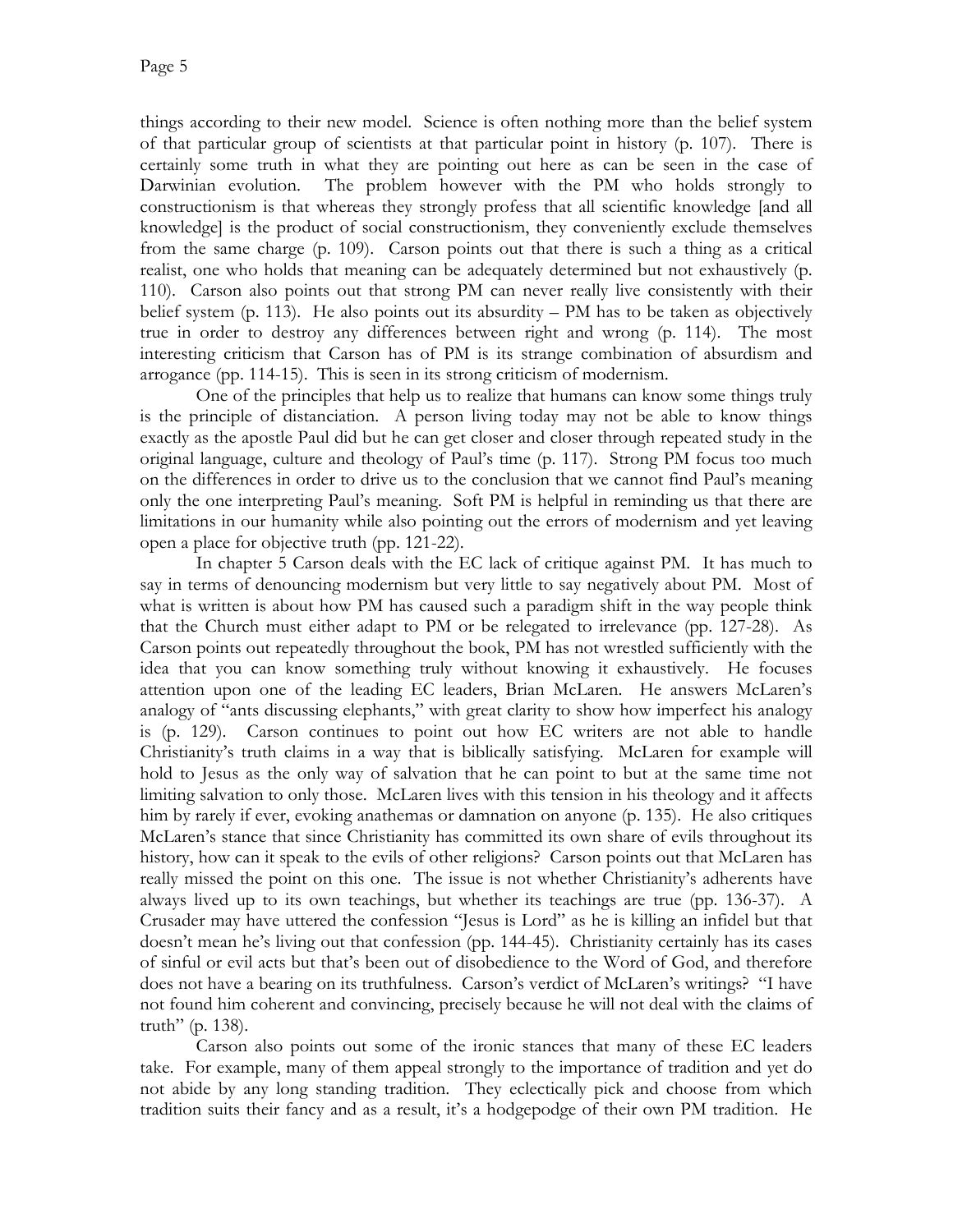also points out how many of the EC advocates are moving away from the content of Scripture as objective truth to Jesus as the personal truth of God (p. 149). They downplay teaching without realizing just how much of the New Testament emphasizes teaching or doctrine. Ironically, many of the EC leaders will affirm the truth of the Apostles and Nicene Creeds, without realizing that those creeds were born out of controversy. In other words, they were necessary in order to define what the Church believed and to condemn others who taught differently (p. 150). EC leaders have misunderstood what it means to live by faith alone, thinking that it means to live without certainty (p. 151). Scripture emphasizes the opposite, that faith's validity is tied to the truthfulness of its object (p. 152). Lastly, the EC leaders shun sectarianism, yet they are just that with their strong appeals to abandon modernism and to embrace their way of thinking (p. 155).

In chapter 6, Carson reviews two books by two of the leading EC writers. The first is *A Generous Orthodoxy* by Brian McLaren and the second is *The Lost Message of Jesus* by Steve Chalke, with the help of Alan Mann. Before Carson lays open the contents of each of these books, he makes it clear that they both share in common, "the distortion of facts, evidence, arguments, and Scripture that is prevalent in the writings of the leaders of the emerging movement" (p. 157). The first major complaint that Carson points out in reference to McLaren's book is the chapter on "The Seven Jesuses I have known." These include the conservative protestant Jesus, the Pentecostal/Charismatic Jesus, the Roman Catholic Jesus, the Eastern Orthodox Jesus, the liberal Protestant Jesus, the Anabaptist Jesus, and the Jesus of the oppressed (p. 159). Carson takes umbrage with McLaren's portrayals of the respected Jesuses however; as they do not truly deal with what is essential to each of the traditions. Carson specifically points to his misrepresentation of liberalism and Roman Catholicism (pp. 160-62).

McLaren is careful to describe himself as an evangelical with a little "e" as opposed to evangelical with a big "E." These latter evangelicals are the conservatives or those of the religious right (p. 162). For McLaren, an evangelical is not who believes in a doctrinal core or system of beliefs but instead is redefined as "an attitude toward God and our neighbor and our mission that is *passionate*" (pp. 162-63). An evangelical in this vein is defined by his passion rather than by his beliefs. What does McLaren mean when he describes himself as "biblical?" Once again, we see a redefinition of terms. A biblical Christian is one who does good deeds and has a transformed character regardless of what he believes. In other words, it's the good deeds that make them biblical (p. 163).

The most disturbing aspect of McLaren's book is his understanding of what the gospel really is. He rejects the concept of substitutionary atonement which is the heart of the gospel and opts for two theories, "powerful weakness" and his own private theory. The "powerful weakness" view is that by suffering on the cross, Jesus is showing God's loving heart which wants forgiveness and not revenge. It's about accepting suffering and violence and transforming it into reconciliation rather than avenging suffering through retaliation. It's basically nothing more than an example for mankind to follow (self-sacrifice and vulnerability), which is nothing more than age old liberalism dressed up in new garb (pp. 166-67). McLaren's private theory is that the cross is all about God's agony being made visible. All the pain that He feels from forgiving, but being betrayed, loving and forgiving when the object is least worthy of it. Therefore it must be embodied with nails and thorns, sweat, tears and blood in order to portray betrayal and forgiveness (p. 167). Hard to fathom how any of these theories have any ring of truth, biblically speaking. McLaren has thrown out the biblical doctrine of the atonement and yet calls himself "biblical."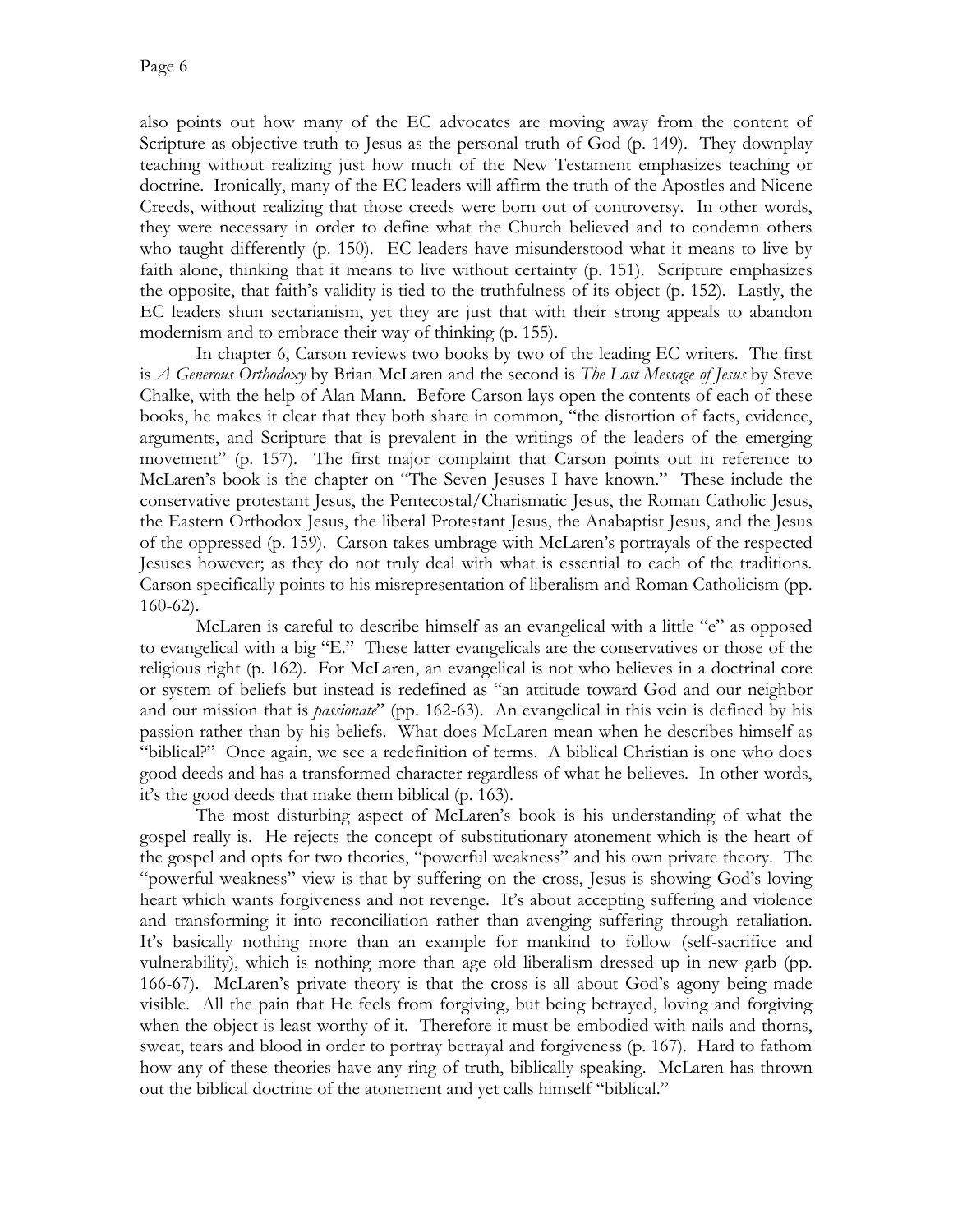Hell is a subject that McLaren wants nothing to do with as well as many other EC thinkers. McLaren doesn't like to address it and instead focuses on the importance of restoring one's relationship with God rather than salvation from God's judgment (p. 169). In one of McLaren's fictional character interactions, his character Neo will not answer Dan Poole's question about what happens to a person if he rejects the grace of God. In fact, he is rebuked for doing so repeatedly. Other moral subjects such as homosexuality are met with more agnosticism. McLaren states [along with other EC writers] that he wants to think through the homosexuality issue further since he's not convinced that what the Scripture condemns is the same thing that we see today. He feels a strong desire to treat homosexuals as people and goes so far as to credit liberalism with leading the way on many ethical issues (p. 170). He misleadingly states that liberals blaze a trail for the Conservatives to follow decades later. I don't know where he gets all that from but it's full of baloney. Also, he may praise the liberals for loving the homosexuals but is it truly loving not to confront people over their sin? Yes we should treat homosexuals as people but not to the exclusion of ignoring their sin. Carson points out how many homosexuals will call anyone homophobic who dares to say that homosexuality is wrong despite it being done with gentleness and compassion (p. 171).

McLaren also refers to himself as a post/Protestant. What is that? He doesn't want to refer to himself as a Protestant since Protestantism started out as a protest against the right things but soon degenerated into a protest against one another. McLaren says that Protestants have paid the most attention to the Bible but for the purpose of proving themselves right and others wrong (p. 173). His understanding of the Protestant Reformation leaves much to be desired. He views the reformation as nothing more than a debate about indulgences rather than what it really was, a debate over the authority of Scripture and the doctrine of justification. It was about truth, plain and simple. McLaren has sorely missed this point (p. 174).

McLaren has also redefined what it means to be a "Fundamentalist/Calvinist." His definition of a fundamentalist is one who loves God and his neighbors (p. 177). As far as being a Calvinist is concerned, he seeks to follow the Reformers' example in seeking to formulate the faith in postmodern times just as they did in their post-medieval times (p. 179). He has also come up with his own TULIP anagram: T=Triune love, U=Unselfish election, L=Limitless Reconciliation, I=Inspiring Grace, P=Passionate, Persistent States (p. 180). McLaren also denies the reality of Satan as a personal being, opting for a personification of evil (pp. 181-82). All this to say that there is very little that is evangelical about Brian McLaren.

The other book that Carson reviewed was *The Lost Message of Jesus* by Steve Chalke. He is an influential leader in Britain and is praised by Brian McLaren. The title of the book is meant to imply that others have got it wrong and now Chalke is going to set us all straight (p. 182). Chalke makes the common liberal mistake of defining God in terms of one controlling attribute – His love. He even makes the faulty claim that God is nowhere else referred to as anything but love (cf. I John 1:5, Is. 6) (p. 183). And just as others who emphasize God's love to the exclusion of His other attributes, a de-emphasis of sin is the inevitable result (p. 183). Chalke, much like McLaren, rejects the idea of substitutionary atonement as an idea that is offensive and contradictory to God's love. He refers to it as a form of "cosmic child abuse" (p. 185). Instead he opts for a version of the cross event as simply a "symbol of love." It is nothing more than a demonstration of how far God as Father and Jesus as Son are willing to go to prove their love. The cross becomes a statement of the powerlessness of love (p. 186). Other aspects of the gospel are denied as well,